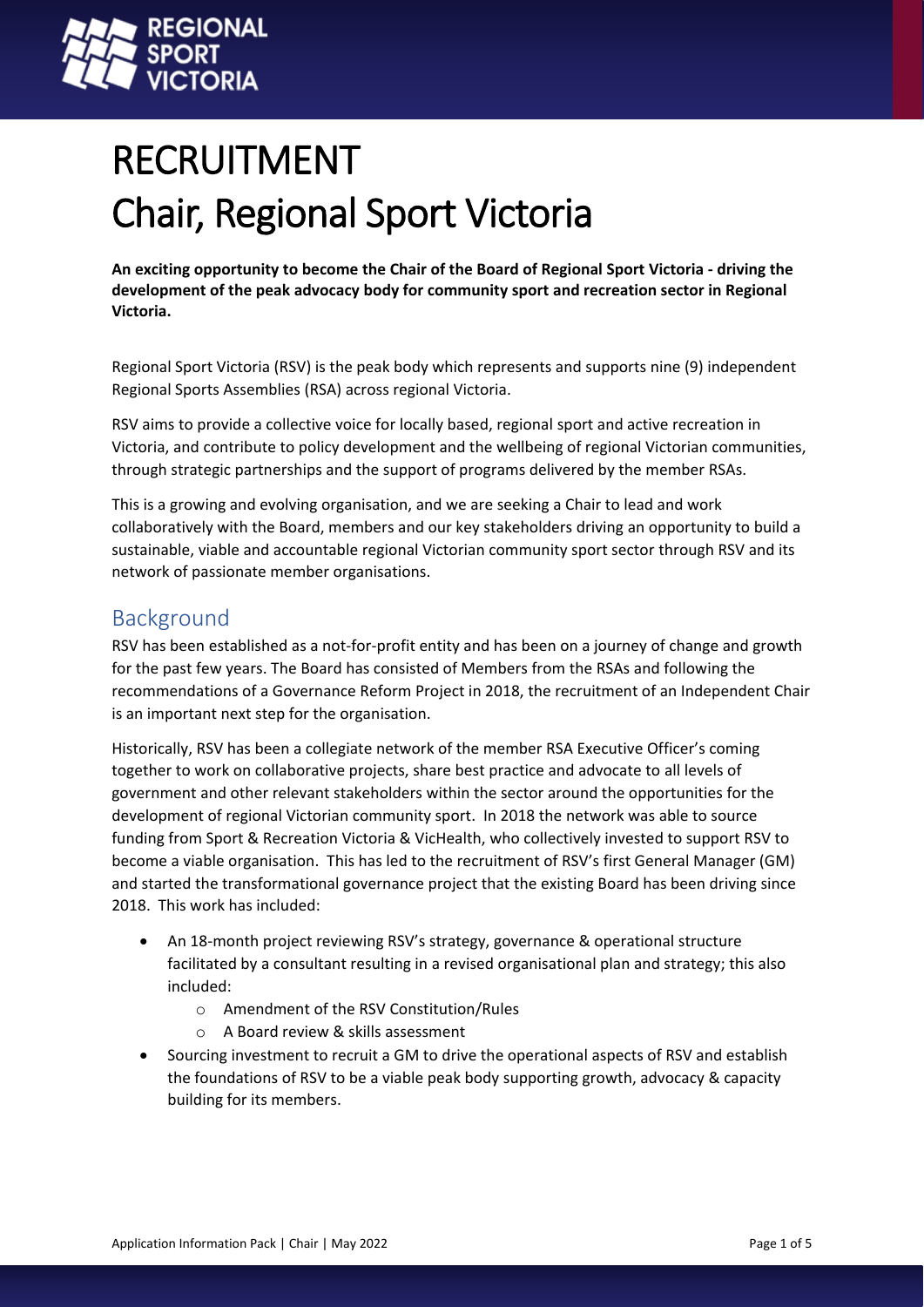

**Annual Budget:** \$150,000 - \$300,000 **Number of Paid Staff:** 1 - 4 at any one time **Number of Volunteers:** 5 or fewer **Community Segment:** Sport, Recreation & Community Development

# Our Vision Statement

*Building a stronger regional Victoria through sport and active recreation.* 

### The Constitution

The Constitution was updated in 2019. It articulates the governance framework for a transparent and sustainable organisation governed by and for the members of RSV supporting a viable and thriving regional Victorian community sport system. The Constitution can be found [here.](https://www.regionalsportvictoria.org.au/about-us/)

#### Board Structure

The Board of the RSV will have up to 5 Elected Directors and up to 2 Appointed Directors. This composition will take due consideration of skills, expertise, representation and diversity including gender equity, especially when determining recruitment of Appointed Directors.

# Board Operations

| <b>Current Board Size:</b> | 5 Elected Directors, and up to 2 Appointed Directors (currently vacant)         |
|----------------------------|---------------------------------------------------------------------------------|
| <b>Meeting frequency:</b>  | Monthly, 10 meetings per year, plus Annual General Meeting                      |
|                            | <b>Board Meetings Held:</b> Wednesday $-10$ am - noon (ability to be flexible). |
| Location:                  | Combination of online and face to face meetings (central location).             |

This is a 2- year appointment, with reappointment available for up to 3 consecutive terms.

RSV is required to comply with the Mandatory Governance Principles for State Government funded sporting organisations as issued by the Victorian Government in 2015.

#### Position requirements

Please refer to the Position Description, appendix 1 of this document.

As a collective, the Board will have the skills, knowledge and experience to:

- Govern the organisation within legal and legislative constraints.
- Ensure legal accountability and fiduciary requirements are fulfilled.
- Promote a positive organisational culture and values.
- Provide leadership of and direction for the organisation.
- Ensure organisational responsiveness to members and stakeholders.
- Capacity to set strategic direction; with the ability to monitor the organisational performance.
- High level advocacy skills, with experience in government liaison and the ability to influence stakeholders across a range of settings.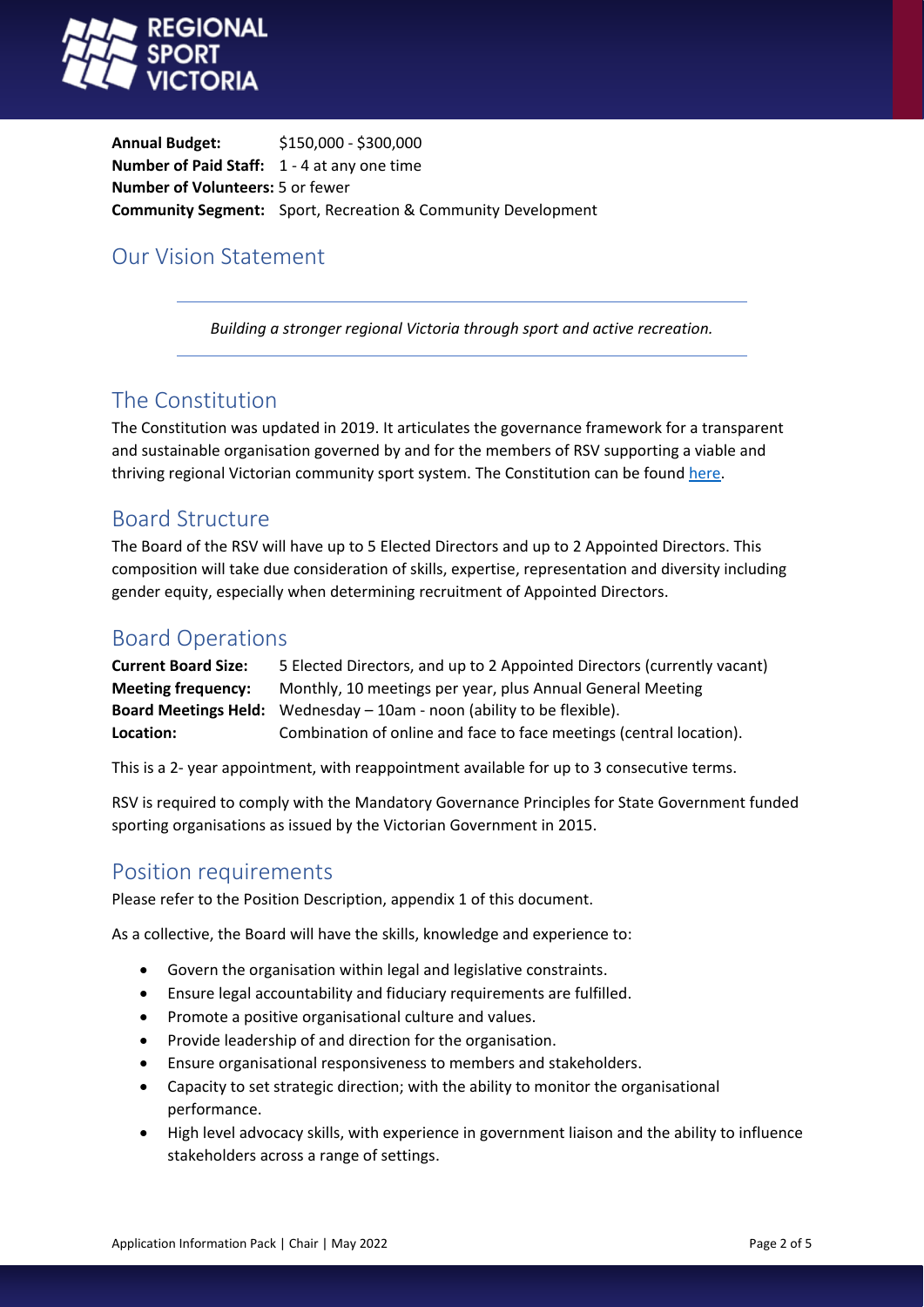

- Demonstrated experience and understanding of good governance including Director awareness and fiduciary, ethics, and integrity acumen.
- Strong public and professional reputation, and the ability to effectively engage with the media and represent RSV in a positive manner.

**Area of Expertise Being Sought:** Governance, Advocacy, Media / PR, and independence. **Targeting:** Targeting: Applications with specific experience in the above skill sets are desired, people from diverse and underrepresented cohorts in sport are welcomed and encouraged. **Payment: An Honorarium is available.** 

# Eligibility

To be eligible as a Director, you must:

- understand and value the Regional Victorian community sport & active recreation sectors
- have knowledge and experience of corporate NFP governance.
- have the ability to participate in at least one Board sub-committee.
- be able to attend meetings according to Board requirements.
- participate in an induction and attend eight (8) or more Board meetings per year.
- Hold a current Working with Children's Check and Police Check.

In addition, you must be:

- over 18 years of age
- not insolvent or under administration
- an Australian resident

# Submitting an application

Applications are requested to be submitted by:

- 1. Completing the following form [\(please click here\)](https://forms.office.com/Pages/ResponsePage.aspx?id=WGF2AtYuS0KCfmBYbpi5DpyEikpqRyhKrqVXmf1YE6VUMThMQ0tETkdJTlBTNFo3SFJLTk8wNEdTUS4u)
- 2. Forwarding your CV to: [recruitment@regionalsportvictoria.org.au](mailto:recruitment@regionalsportvictoria.org.au)

Applications are to be received prior to 5 June 2022.

# Further information

If you require further information, please contact:

M: 0402 350 920 M: 0439 909 878

**Dan Poynton - Interim Chair Meghan Mayman – General Manager** E: [daniel@gippsport.com.au](mailto:daniel@gippsport.com.au) E: [meghan@regionalsportvictoria.org.au](mailto:meghan@regionalsportvictoria.org.au)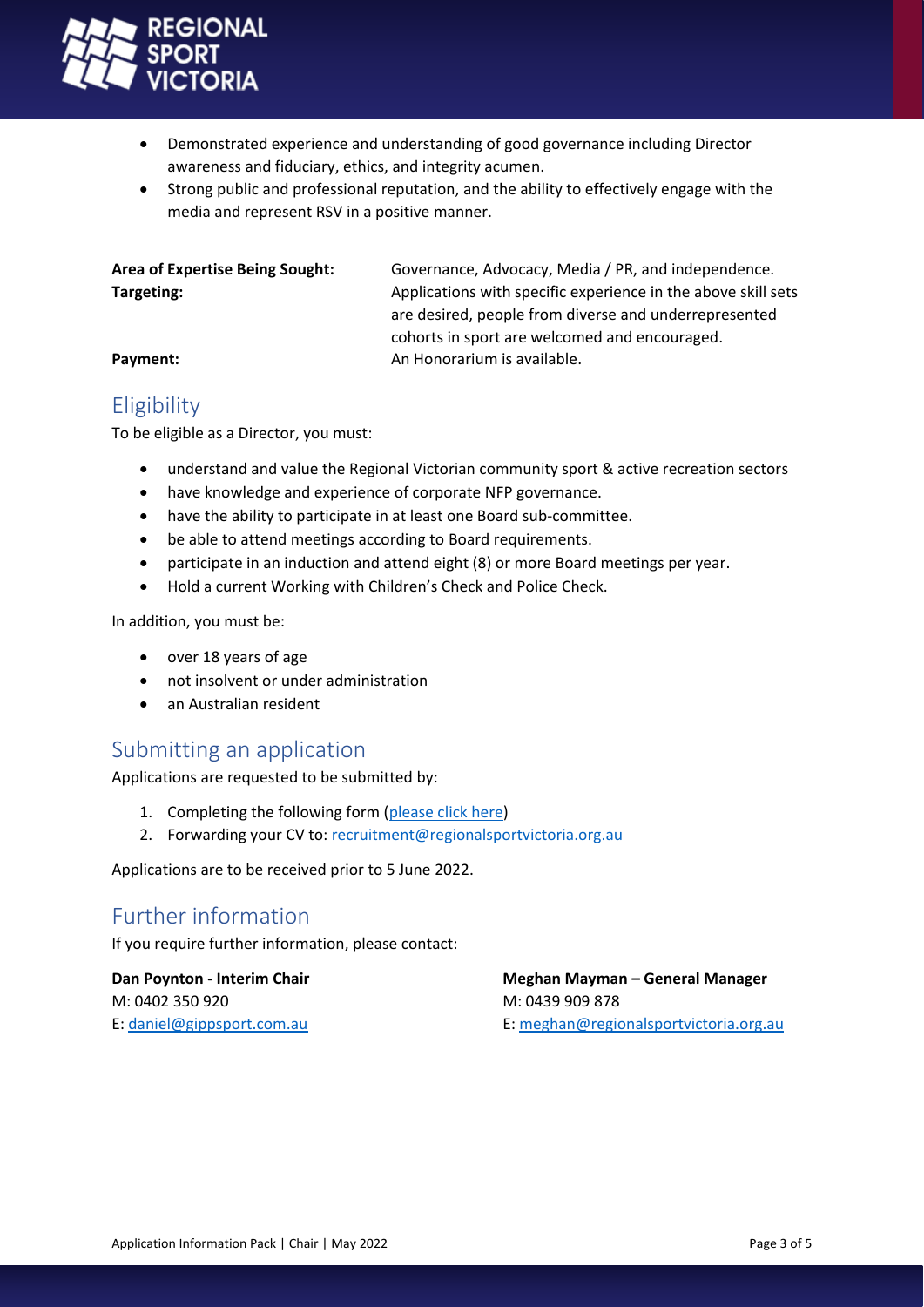

## APPENDIX 1

## Position Description

#### Organisational Environment

Regional Sport Victoria (RSV) is the peak body which represents and supports nine (9) independent Regional Sports Assemblies (RSA) across regional Victoria.

RSV aims to provide a collective voice for locally based, regional sport and active recreation in Victoria, and contribute to policy development and the well-being of regional Victorian communities, through strategic partnerships and the support of programs delivered by the member RSAs.

Through the work of its RSA members, RSV is uniquely able to provide advice about the sporting and active recreation needs of regional Victorians, and the issues which affect them. RSV draws evidence for its advocacy from 48 local government authorities and regional health agencies covering all of regional Victoria: a population of over 1.45 million rural and regional Victorians and a network of over 6,000 community-based sport and recreation organisations.

RSV works closely with its primary funding bodies; Sport and Recreation Victoria and VicHealth, along with other peak sporting bodies such as Vicsport and the State Sporting Associations, other government departments and community bodies to support more Victorians to become more physically active and healthier.

#### Position Summary

The Chair will provide independent leadership and strategic vision for the Organisation. RSV is currently undergoing a period of development, shifting from a newly formed peak body into a sustainable and highly reputable leader in the sport and active recreation sector.

The Chair will be the primary spokesperson for all public matters and will be required to engage with stakeholders on advocacy issues on behalf of both RSV and its membership. The membership of RSV currently comprises of the 9 RSAs, however there is an appetite to increase its membership base and influence into the future.

Working with the existing board members and the RSV General Manager (GM) the Chair will ensure that the Board operates independently of its members and that conflicts of interest and appropriately managed.

#### Role Details

- 1. Act in the best interests of RSV and in accordance with the organisation's mission statement.
- 2. Ensure that the purpose, objectives, strategies, and policies of RSV are appropriately monitored and reviewed.
- 3. Chair Board meetings in a way that ensures fair and reasonable debate, contributions from all Directors and unambiguous resolutions and actions.
- 4. Approve the agenda and Board papers prepared by the RSV GM.
- 5. Develop and maintain ongoing relationships with industry leaders and relevant stakeholders.
- 6. Lead on the communications / consultation to respond to public relations issues, at short notice if required.
- 7. Be the lead spokesperson for RSV, seeking avenues to elevate the position of RSV across a range of media outlets and represent its advocacy agenda.